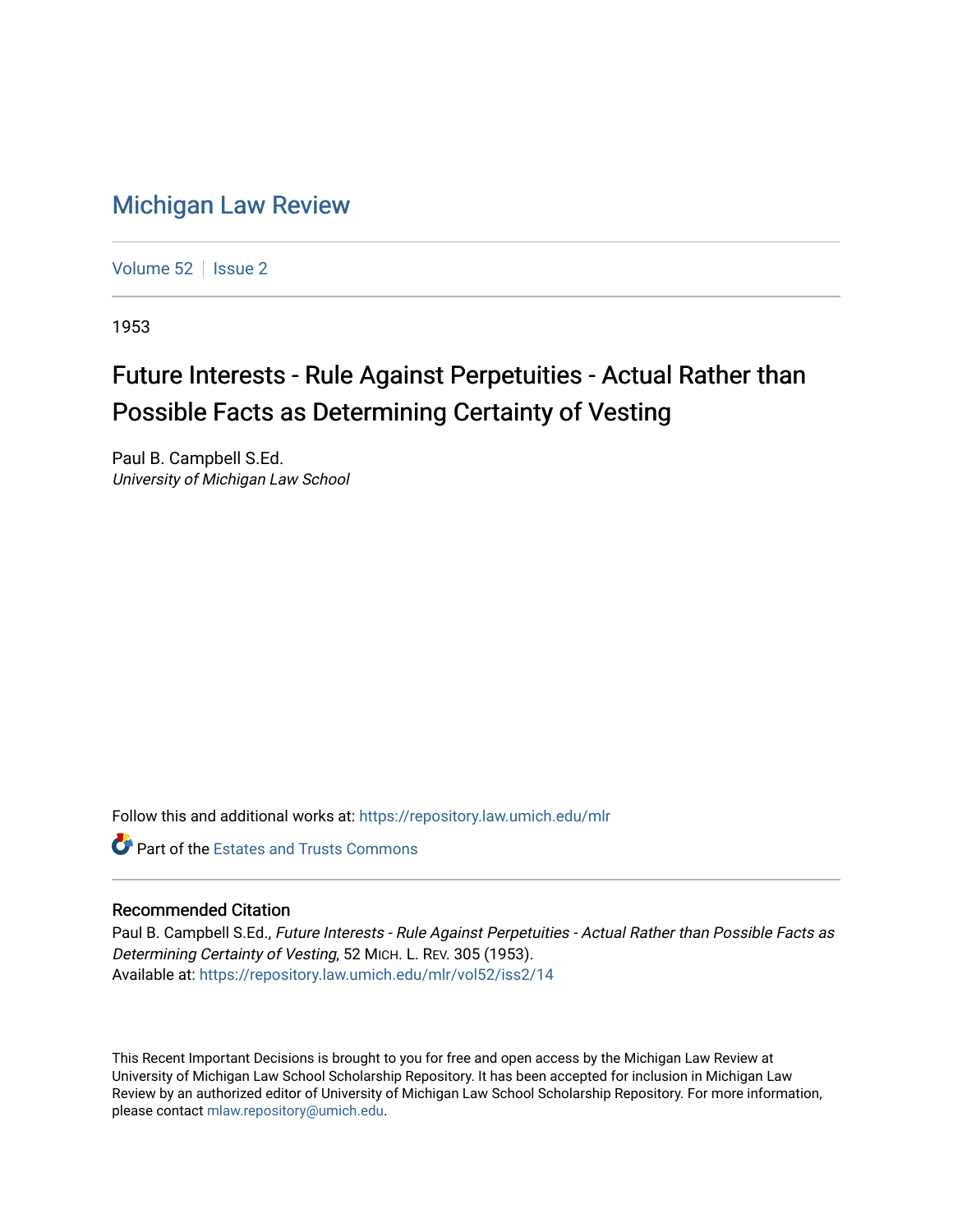FUTURE INTERESTS-RULE AGAINST PERPETUITIES-ACTUAL RATHER THAN POSSIBLE FACTS AS DETERMINING CERTAINTY OF VESTING-T died testate, leaving a life estate to her children A and B, with the remainder to granddaughter C. The will further provided that if other body heirs of A and B survived their deaths, then such heirs should share equally with C; and if all the grandchildren should die without leaving heirs of their body, then the property was to pass to T's brothers and sisters or their representatives. A and B survived but  $T$  died without further issue. Later  $C$  also died without issue.  $X$ held conveyances deeding to him the interests of the estates of A, B, C, and T. Suit was brought to determine the rights in the land as between X and the representatives of T's brothers and sisters. The trial court transferred the case without ruling. The state supreme court *held,* the gift did not violate the rule against perpetuities. The perpetuities issue can be determined on the basis of the facts which actually occur, rather than on the basis of those which may happen viewed as of the death of the testator. Alternatively, where there are two contingencies one of which is bound to happen within the period of the rule and the other of which may not, the first may be considered valid. *Merchants National Bank v. Curtis, (N.H. 1953) 97 A. (2d) 207.* 

New Hampshire's supreme court is the second<sup>1</sup> to demonstrate a willingness to deviate from the time-honored rigid application of the rule against perpetuities. The traditional view is that the interest, considered in ·the light of the facts existing at the time of the testator's death,<sup>2</sup> must vest, if at all, within the period<sup>3</sup> of the rule against perpetuities, or else the contingency is void.4 If there is any possible combination of events which could take place that would prevent such vesting, the contingency is invalid.<sup>5</sup> What may occur rather than what does occur is put forth as the common test. $6$  It is only in recent years that a tendency to deviate from this view has become apparent. In 1947 Pennsylvania enacted a major statutory revision<sup>7</sup> of the rule against perpetuities, which in effect produces the same result as was achieved in the principal case by judicial interpretation. The statute provides: "Upon the expiration of the period allowed by

1 The first was the Supreme Judicial Court of Massachusetts in Sears v. Coolidge, (Mass. 1952) 108 N.E. (2d) 563.

<sup>2</sup>SIMES, FUTURE lNTERESTs 374 (1951); GRAY, THE RuLE AGAINST PERPETUITIES, 4th ed., §231 (1942); Rhode Island Hospital Trust Co. v. Granger, 51 R.I. 401, 155 A. 358 (1931).

s The period extends twenty-one years after some life in being at the creation of the interest. SIMES, FUTURE lNTEREsTs 367 (1951); GRAY, THE RULE AGAINST PERPETUI-TIES, 4th ed., §201 (1942); Industrial Trust Co. v. Flynn, 74 R.I. 396, 60 A. (2d) 851 (1948).

<sup>4</sup>SIMEs, FUTURE lNTEREsTs 367 (1951); Goffe v. Goffe, 37 R.I. 542, 94 A. 2 (1915).

5 GRAY, THE RULE AGAINST PERPETUITIES, 4th ed., §214 (1942); Leach, "Perpetuities in a Nutshell," 51 HARV. L. REV. 638 (1938); Equitable Trust Co. v. McComb, 19 Del. Ch. 387, 168 A. 203 (1933).

6 GRAY, THE RULE AGAINST PERPETUITIES, 4th ed., §214 (1942); Equitable Trust Co. v. McComb, note 5 supra; Tiehen v. Hebenstreit, 152 Neb. 753, 42 N.W. (2d) 802 (1950).

7Pa. Laws (1947) No. 39, §§4, 5; Pa. Stat. Ann. (Purdon, 1950) tit. 20, §§301.4, 301.5.